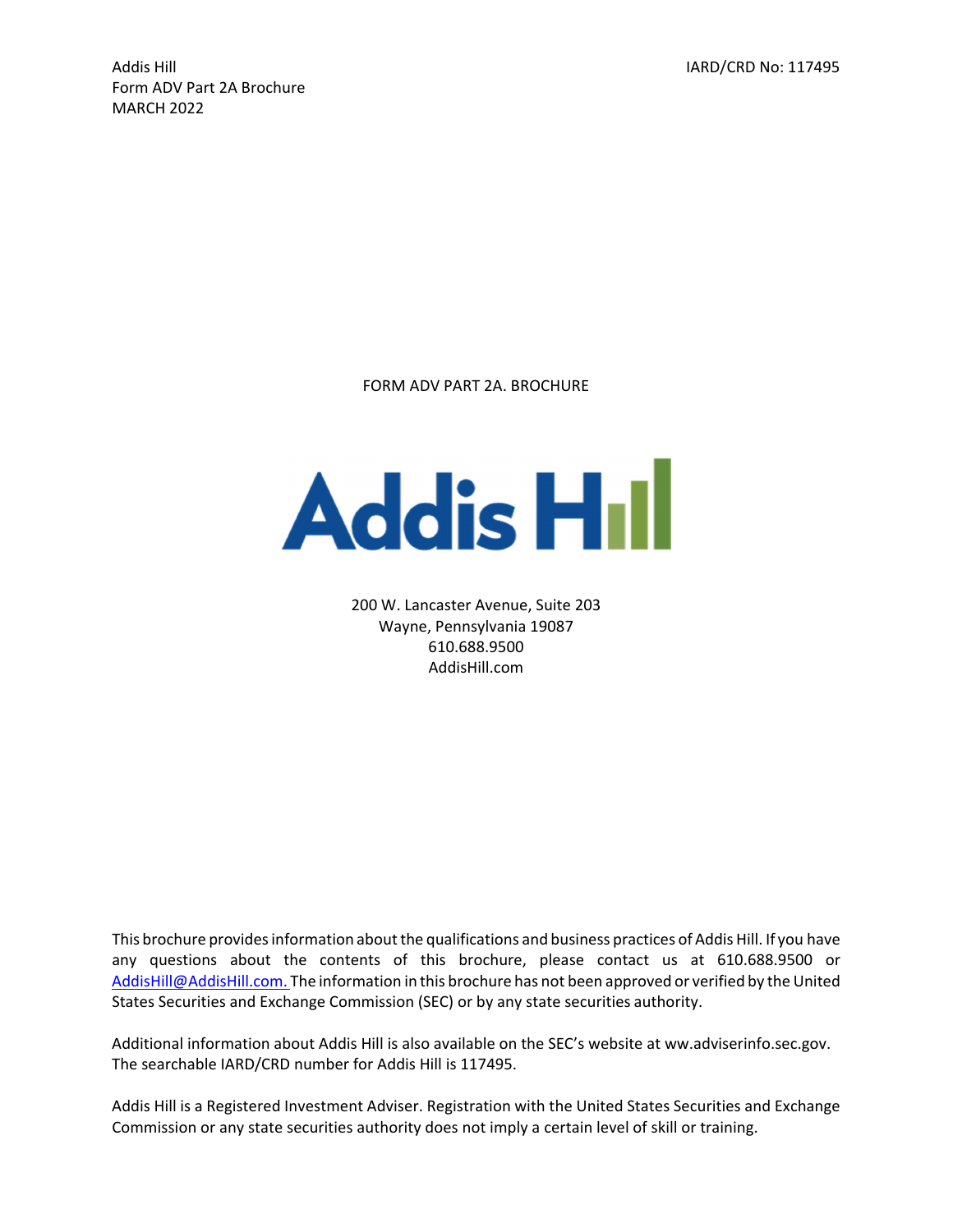# Item 3: Table of Contents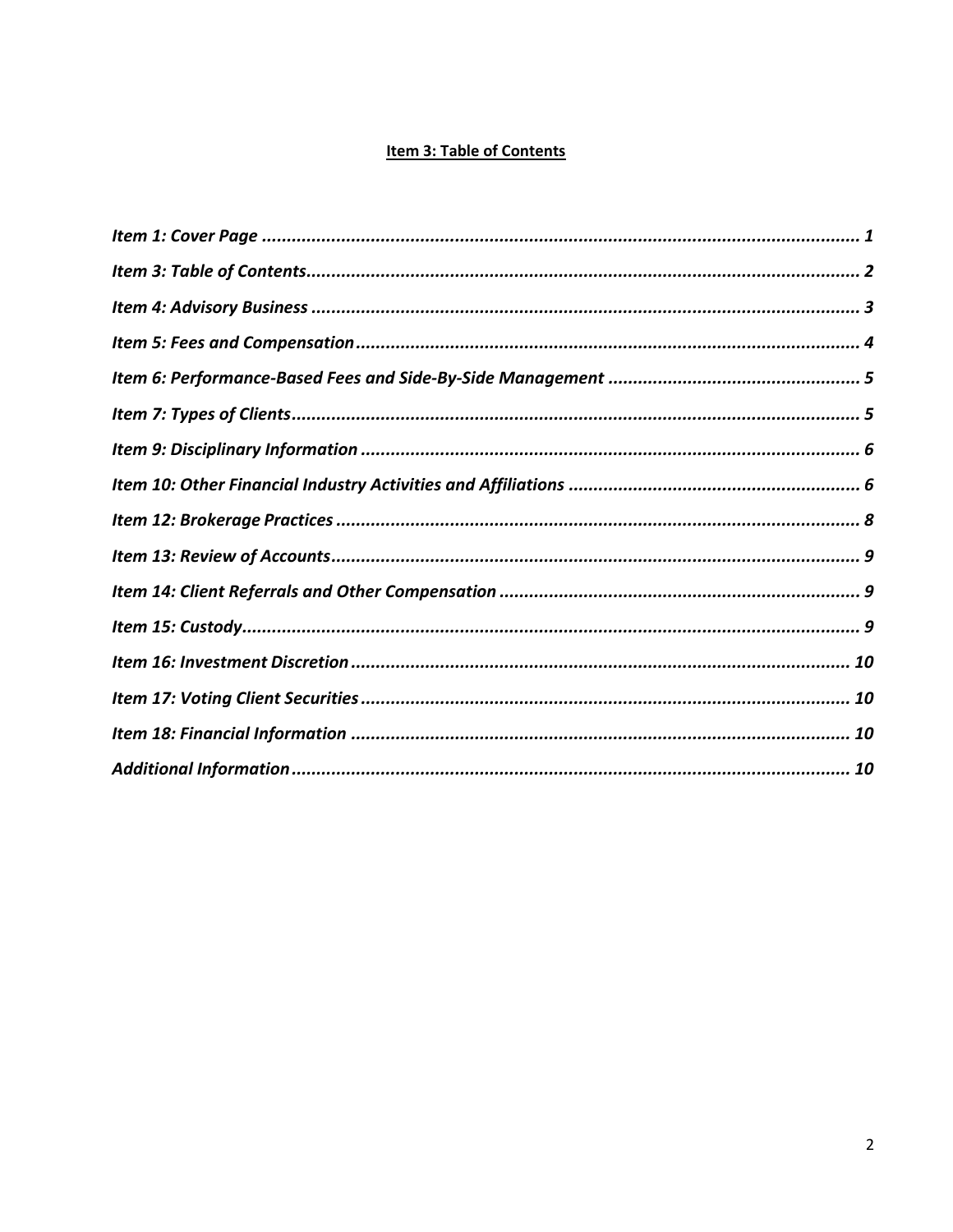## **Item 4: Advisory Business**

## **Owners**

Addis & Hill, Inc. (herein after called Addis Hill) has been in business since March 2000 and is registered with the state of Pennsylvania as an S Corporation and is registered as an investment adviser with the U.S. Securities and Exchange Commission (SEC). Kent R. Addis, Jr. is a sixty percent (60%) shareholder and Justin J. Hill is a forty percent (40%) shareholder.

## **Firm Description**

In 2000, Addis Hill was founded to provide fee‐only personal financial planning and investment management services to individuals and families. Addis Hill is not controlled by any other firm, producer's group, insurance company, or financial organization of any kind. As a result, they are not faced with the potential for conflicts of interest. Addis Hill is guided by a fiduciary oath and fiduciary standards as a member of NAPFA – The National Association of Personal Financial Advisors and The Institute for the Fiduciary Standard.

Addis Hill's advisory business is comprised of two parts; Financial Planning and Investment Management. Addis Hill furnishes its advice through analysis and consultations.

Addis Hill continually integrates innovative processes, technology, and tools into its planning process. In addition, the firm collaborates with outside professionals such as insurance professionals, accountants, and attorneys to reduce risk and solve the challenges facing clients.

## **Financial Planning**

Addis Hill defines financial planning as an active process designed to provide comprehensive services such as risk management, asset allocation, tax mitigation, investment planning, insurance analysis, scenario planning, Social Security and pension planning and more to its clients. Clients will experience several meetings to gather facts, assess risk, evaluate insurance coverages, identify estate planning needs, and determine tax analysis necessary to build a clear, identifiable planning foundation. Investment allocations and tax location management is determined through this process.

## **Investment Management**

Portfolio optimization is a data‐driven approach to analyzing investments to eliminate investor emotion and reliance on past performance when making investment decisions. The process is a repeatable set of rules to reallocate periodically and take the subjectivity out of choosing and sizing investments.

The goal is to minimize a portfolio's overall variability (or volatility) and potentially reduce protracted portfolio drawdowns. As a result, by controlling risk at the asset, sector, and security level, one can potentially increase the probability of achieving their long‐term financial objectives more consistently.

Addis Hill manages client assets on a discretionary basis. As of December 31, 2021, Addis Hill's assets under management are approximately \$142,795,441 on a discretionary basis and \$0 on a non‐discretionary basis. Addis Hill charges a fee based on a percentage of assets for on‐going portfolio management and financial advisory services.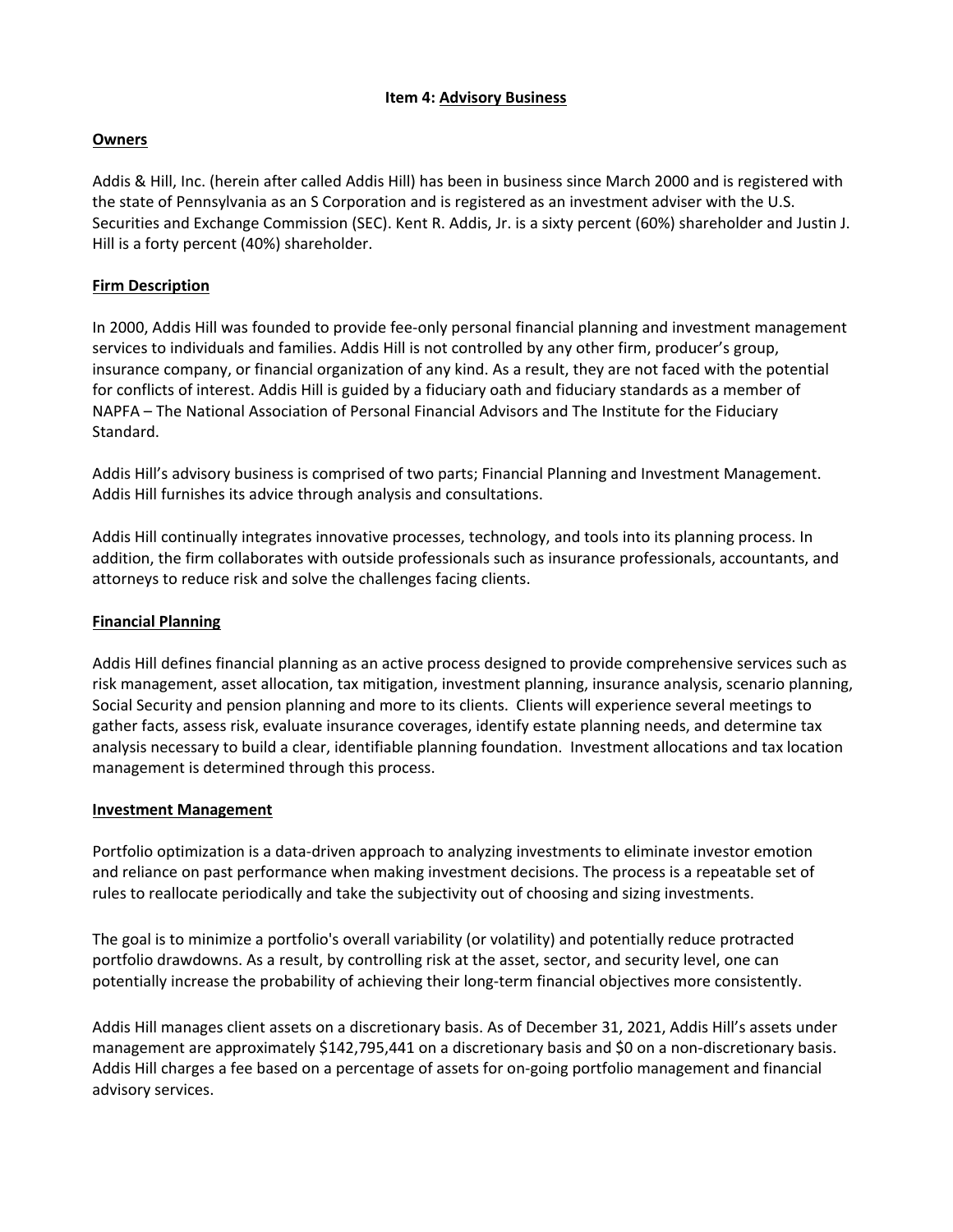Discretionary assets under management of Addis Hill, are invested in exchange traded funds and individual securities in companies such as iShares, Vanguard, State Street, Performance Trust and more. Addis Hill does not act as a custodian of client assets. Client's assets are custodied at Pershing, LLC (Bank of New York) as well as TIAA and Transamerica for fee‐only annuity contracts.

## **Item 5: Fees and Compensation**

Addis Hill derives approximately ninety‐eight (98%) percent of its advisory billings from assets under management.

## **Fee Schedules**

A one‐time fee of \$500 to determine if there is an opportunity to work in an additional advisory capacity with Addis Hill.

## *Advisory Fee schedule:*

Annual advisory fee ranges from three quarters of a percent (0.75%) to one and a quarter percent (1.25%) annually depending on the amount of assets that are managed by Addis Hill and placed in one or more of our managed ETF customized portfolios under our discretionary asset management service. We offer further discounts for accounts over \$2,000,000. One-twelfth of the annual fee will be billed monthly in advance. The monthly fee is based on the account's value on the last calendar day of the prior month. The fee will be paid directly to Addis Hill from the accounts held by the custodian. Partial month fees at the beginning or end of an advisory relationship will be prorated. The asset-based fee will cover on-going comprehensive financial planning and investment management services. Addis Hill's minimum annual fee is \$3000. All fees will be disclosed up front and in writing.

The above fees are negotiable.

Advisory Billing Calculation: The monthly fee rate is one‐twelfth (1/12) of the annual fee. This is an illustrative example of the calculation performed each month.

Account Value: 1,000,000 Annual Advisory Fee: 0.75% Calculation:  $1,000,000 \times 0.75\% = 7,500 \times 7,500 / 12 = 625$  monthly fee

## **Other Fees**

Addis Hill will employ the assistance of sub-advisors for the management of specific portions of the client's portfolios. Clients are made aware of the use of sub‐advisors prior to any implementation of investments. The sub‐advisory relationships are as follows:

DeWitt Capital Management – The annual fee is one percent (1%) and billed quarterly in advance. The fee will be paid directly from the accounts held by the custodian.

Performance Trust – 0.10% ‐ 0.20% one‐ time fee on initial bond purchase.

The combination of Addis Hill and sub‐advisory fees will not exceed the industry excessive fee standard of three percent (3%). Custodians may charge transaction fees on purchases or sales of Exchange Traded Funds,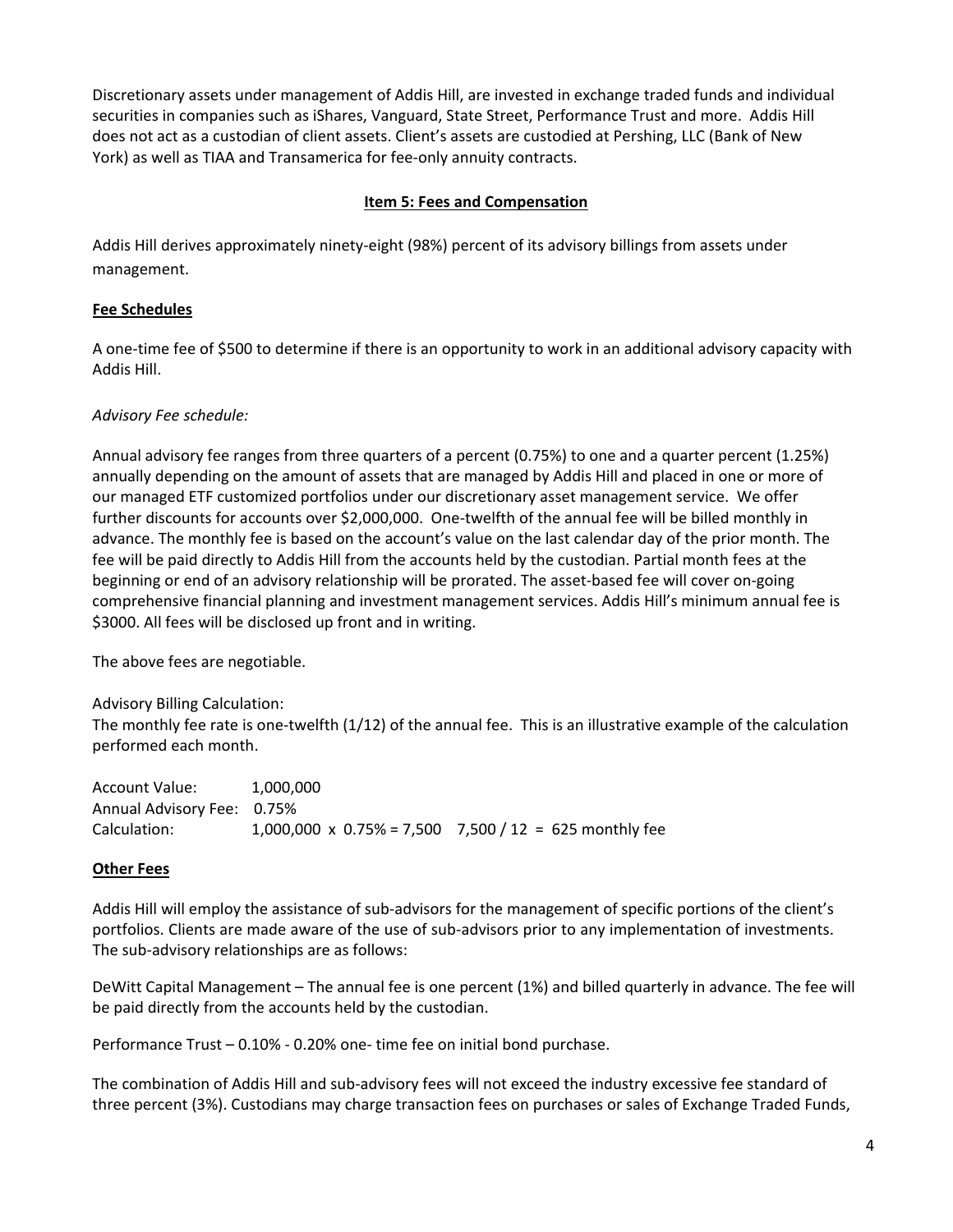Stocks, Bonds, Master Limited Partnerships and Mutual Funds. In addition, there are operating expense charges that are part of the operating expense ratio found in the fund's prospectus. These fees are in addition and independent of the fees paid to Addis Hill. Addis Hill does not receive any part of these fees.

Addis Hill fees are paid directly from the client's portfolio accounts and those fees are administered through Shareholders Service Group, a third‐party administrator, and TIAA for fee‐only annuity products not Addis Hill. Addis Hill is a fee‐only firm that neither sells any products nor receives any commissions in any form.

## **Termination of Account**

Since fees are collected on a monthly basis, in advance, Addis Hill will refund a prorated portion of the current monthly fee to the client based on the number of days remaining in the current month if a client or Addis Hill terminates its relationship. In addition, there can be small administration fees charged by custodians for accounts transferring, independent of Addis Hill. Addis Hill does not receive any part of these termination fees.

Addis Hill hereby retains the express right for whatever reason, to terminate the advisory relationship. However, the client shall have the same express right for whatever the reason, to terminate its relationship with Addis Hill.

## **Item 6: Performance‐Based Fees and Side‐By‐Side Management**

Addis Hill does not use a performance‐based fee structure and side‐by‐side management because of the potential conflict of interest. No fee is ever based upon capital gains or capital appreciation of assets.

## **Item 7: Types of Clients**

Addis Hill provides investment advice mostly to individuals, as well as to trusts. Although there are no required account minimums, clients typically have investible asset between \$500,000 and \$10,000,000 and a net worth up to \$10,000,000.

## **Item 8: Methods of Analysis, Investment Strategies and Risk of Loss**

## **General Investment Philosophy and Objectives**

Consistent with the Addis Hill and with the client's respective investment styles and philosophies, Addis Hill should make every effort to preserve capital and protect the real value of the assets. It is understood that losses may occur, but that risk and losses will be considered at the aggregate portfolio level. Addis Hill should adhere to the investment management styles for which they were hired and make reasonable efforts to control risk, recognizing that some risk is necessary to produce long‐term results that are sufficient to meet the investment objectives. Financial markets do fluctuate and there is no guarantee that a certain return will be met, and past performance is not a guarantee of future results.

The asset class risk and return assumptions are based on various factors including historical data, market valuations, economic expectations, market capitalizations, and financial modeling. The assumptions are long‐ term in nature and are intended to be a reasonable approximation for a wide range of return behavior that asset classes can potentially exhibit through uncertain market conditions. The asset class assumptions are then combined in a manner consistent with the weightings of this investment strategy to produce a range of possible returns for the time periods indicated.

Addis Hill believes that asset allocation – the overall mix of asset types within your portfolio – is an extremely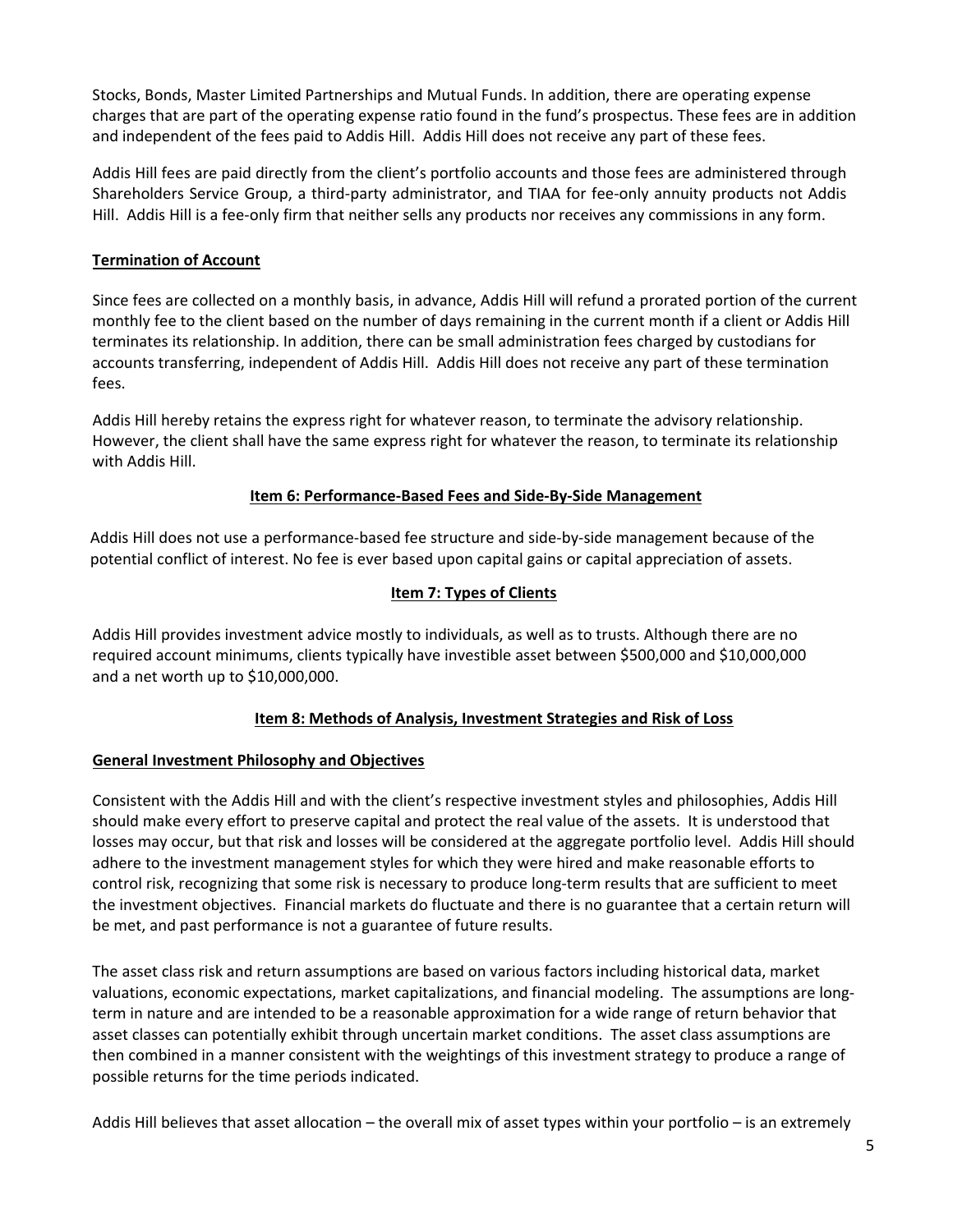important factor in any portfolio's behavior. There are many types of assets and many ways to define asset categories. In basic terms though, most asset categories either: (1) entitle you to some form of equity ownership; (2) provide an income stream in return for the use of your money; or (3) are a combination of (1) and (2).

# **Risk Profile**

Investing involves elements of risk, whether that risk is loss of dollars invested or erosion of the value of wealth due to inflation or spending. In constructing an investment plan, Addis Hill considers the willingness for clients to assume risk and performs a subjective and financial plan appraisal of the client's capacity to assume investment risk.

Addis Hill's client's risk level and subsequently their portfolio's equity/fixed income ratio are determined through conversations held with the client and discussions about the risk needed or desired to accommodate the financial plan. In addition, we test the risk level in the client's financial plan to determine the minimum risk level to achieve the desired result. A client may assume more or less risk than a plan supports.

## **Constraints**

## *Income Needs & Time Horizon*

Financial goals are defined in terms of the money that clients require at specific times in the future. These can be in the form of monthly or annual needs, one‐time lump sum distributions, or cash reserves for emergency needs. Addis Hill considers these expected income needs and incorporates them into the client's overall investment allocations. Any unexpected income needs will be delt with carefully. When investment recommendations are implemented in non-qualified taxable accounts, there may be tax implications. The impact of taxation will be considered in constructing any investment recommendations, purchases, or sales.

## *Taxes*

When investment recommendations are implemented in non-qualified taxable accounts, there may be tax costs. The impact of taxation will be considered in constructing any investment recommendations, purchases, or sales. Tax considerations fall into three areas: Tax Location, Withdrawal Order, and Tax Loss/Gain. Tax Location management evaluates where the best location for a security, with or without dividends/capital gains and other behaviors is to be placed. Withdrawal Order considers the cost basis and security lots when selling a security to lessen the tax liability. Tax Loss/Gain considers a similar alternate security to buy into, when selling a security to capture any gains or losses, to keep from being out of the market.

## **Item 9: Disciplinary Information**

There are no legal or disciplinary actions involved with either Addis Hill as an entity or Kent R. Addis, Jr. and Justin J. Hill as individuals. There are no material facts to disclose regarding any legal or disciplinary events. In addition, its employees have not been involved in any legal or disciplinary events related to past or present activities.

## **Item 10: Other Financial Industry Activities and Affiliations**

Addis Hill can utilize specific client accounts, as part of our investment strategy, a sub‐advisory relationship with DeWitt Capital Management for master limited partnerships and Performance Trust for individual bonds. Prior to introducing any clients to another investment advisor, Addis Hill will be responsible in determining if the firm is properly licensed, noticed filed or exempt from registration with the Department.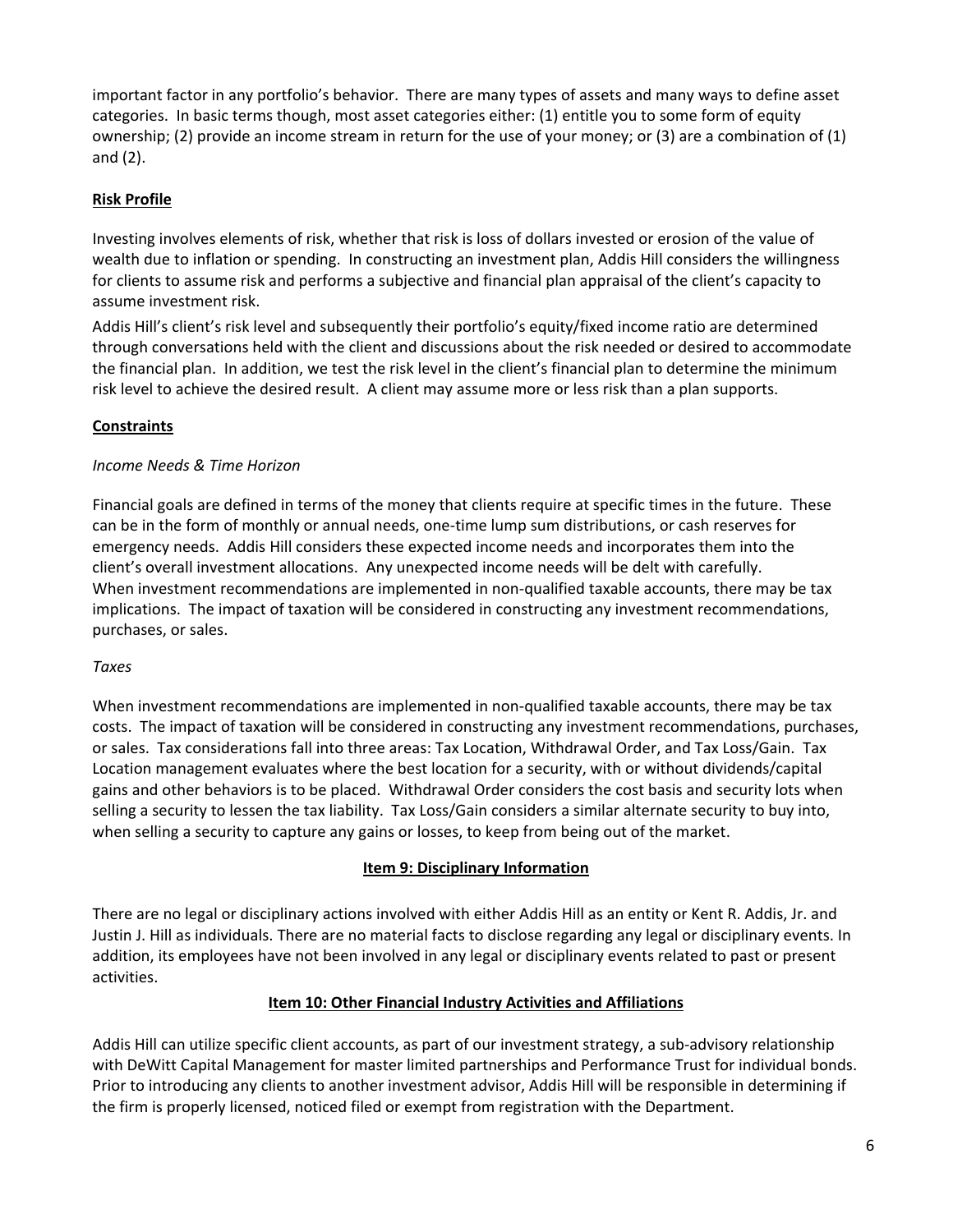## **Item 11: Code of Ethics, Participation or Interest in Client Transactions and Personal Trading**

# **Code of Ethics**

Addis Hill has adopted a written Code of Ethics in accordance with SEC Rule 204A‐1 which has been adopted by the state regulators. Such Code of Ethics outlines various professional responsibilities imposed upon Mr. Addis and Mr. Hill, including, but not limited to ethical issues concerning personal securities trading. A true and correct copy of the firm's Code of Ethics is available to clients and prospective clients upon request.

When Addis Hill provides investment advice to you regarding your retirement plan account or individual retirement account, we are fiduciaries within the meaning of Title 1 of the Employee Retirement Income Security Act and/or the Internal Revenue Code, as applicable, which are laws governing retirement accounts. The way we make money creates some conflicts with your interest, so we operate under a special rule that requires us to act in your best interest and not put our interest ahead of yours.

Under this special rule's provisions, we must:

- Meet a professional standard of care when making investment recommendations (give prudent advice);
- Never put our financial interests ahead of yours when making recommendations (give loyal advise);
- Avoid misleading statements about conflicts of interest, fees, and investments;
- Follow policies and procedures designed to ensure that we give advice that is in your best interest;
- Charge no more than is reasonable for our services; and
- Give you basic information about conflicts of interest.

Kent R. Addis, Jr. is a member of NAPFA – The National Association of Personal Financial Advisors. As a member, Kent has committed to a code of ethics and Fiduciary Oath surrounding objectivity, confidentiality, competence, suitability, disclosure and professionalism.

William Mayer, CFP® is a certified financial planner. The certification is the standard of excellence in rigorous education, training and ethical standards. The CFP® Code of Ethics and Standards of Conduct reflects his commitment to the financial services profession.

Addis Hill, the Registrant has voluntarily subscribed to the "Best Practices for Financial Advisors" published by The Institute for the Fiduciary Standard. The Best Practices offer a code of conduct and outline a commitment to clients of subscribing financial advisors. They seek to clearly articulate what a client can expect to receive from a subscribing financial advisor. These Best Practices do not replace our regulatory compliance obligations or duties to clients under relevant laws, rules, or regulations. The Institute for the Fiduciary Standard's role is limited to publishing the Best Practices as well as maintaining a corresponding register of subscribing financial advisors. You can find a complete list of the Best Practices on our website at https://addishill.com/about‐us/ or https://www.thefiduciaryinstitute.org/wp‐ content/uploads/2016/09/BestPracticesSpecificRequirementsSeptember132016.pdf

## **Insider Trading**

Addis Hill is in complete compliance with The Insider Trading and Securities Fraud Enforcement Act of 1988. Specifically, Addis Hill has adopted a firm wide policy statement outlining insider trading compliance including associated persons and other employees. This statement is distributed to all associated persons and other employees of Addis Hill to be signed and dated by each such person annually.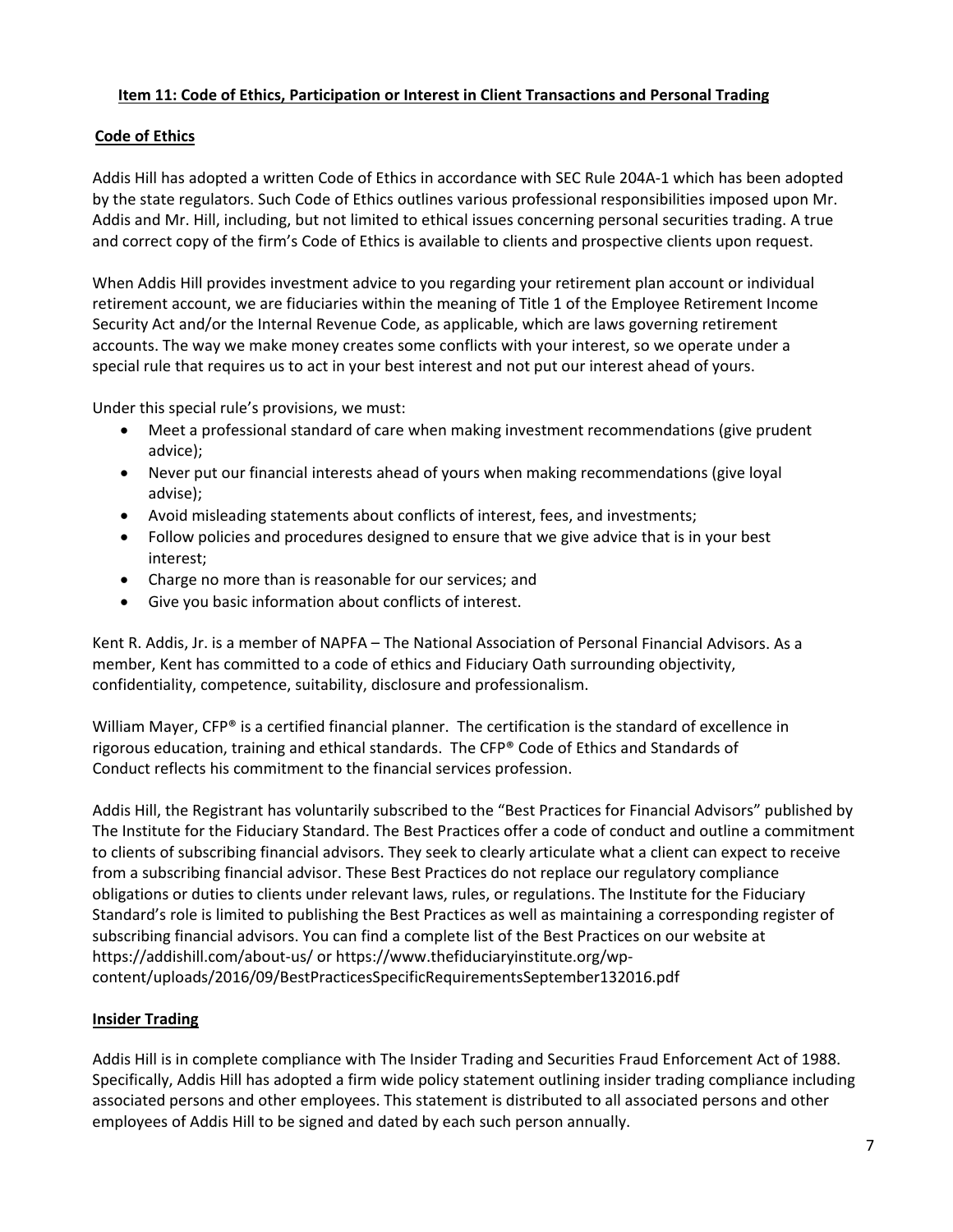## **Supervisory Procedures**

Addis Hill has adopted a written supervisory procedures statement highlighting the steps which shall be taken to implement the firm wide policy. These materials are also distributed to all associated persons and other employees of Addis Hill, are signed, dated and filed with the insider trading compliance materials. There are provisions adopted for (1) restricting access to files, (2) providing continuing education, (3) restricting and/or monitoring trading on those securities of which Addis Hill's employees may have non‐public information, (4) requiring all of Addis Hill's employees to conduct their trading through a specified broker or reporting all transactions promptly to Addis Hill, and (5) monitoring the securities trading of the firm and its employees and associated persons. Addis Hill or individuals associated with Addis Hill may buy or sell securities identical to those recommended to customers for their personal accounts.

Justin Hill is acting Chief Compliance Officer of Addis Hill. Mr. Hill reviews all the activity in the personal trading accounts of Addis Hill's employees on a quarterly basis. The personal trades in nature are not significant enough to affect any of the securities markets. In addition, Addis Hill has a retainer relationship with Financial Planners Assistance Corporation to counsel on the changing securities regulations and annual responsibilities to be compliant.

## **Investment Advice Relating to Retirement Accounts**

When we provide investment advice to you regarding your retirement plan account or individual retirement account, we are fiduciaries within the meaning of Title I of the Employee Retirement Income Security Act and/or the Internal Revenue Code, as applicable, which are laws governing retirement accounts. The way we make money creates some conflicts with your interests, so we operate under a special rule that requires us to act in your best interest and not put our interest ahead of yours. Under this special rule's provisions, we must:

- Meet a professional standard of care when making investment recommendations (give prudent advice);
- Never put our financial interests ahead of yours when making recommendations (give loyal advice);
- Avoid misleading statements about conflicts of interest, fees, and investments;
- Follow policies and procedures designed to ensure that we give advice that is in your best interest;
- Charge no more than is reasonable for our services; and
- Give you basic information about conflicts of interest.

In addition, and as required by this rule, we provide information regarding the services that we provide to you, and any material conflicts of interest, in this brochure and in your client agreement.

## **Item 12: Brokerage Practices**

Addis Hill is an independent fee‐only firm that does not have any affiliation with product sales firms. Addis Hill has the authority, without first obtaining specific client consent, to determine the securities to be bought or sold, the amount of the securities to be bought or sold, and the custodian to be used. The selection of a custodian shall be based on reputation in the industry, financial integrity, best execution of orders, proven track record and input from colleagues. In addition, Addis Hill tracks the Best Execution scores versus their peers on an annual basis to ensure the highest degree of quality for clients. The review is documented in Addis Hill's Compliance Manual ‐Best Execution and Soft Dollar section.

The firm is in compliance with SEC Regulation S‐P (Privacy) and SEC Release No. 34‐23170 (Best Execution). The firm receives certain soft dollar benefits as a result of the association with the qualified custodial firm such as research, administrative and brokerage services. However, our utilization of a custodian is for the primary purpose of trade execution and safe keeping of client custodian accounts.

Again, Addis Hill does not receive any portion of the trading fees or custodial fees.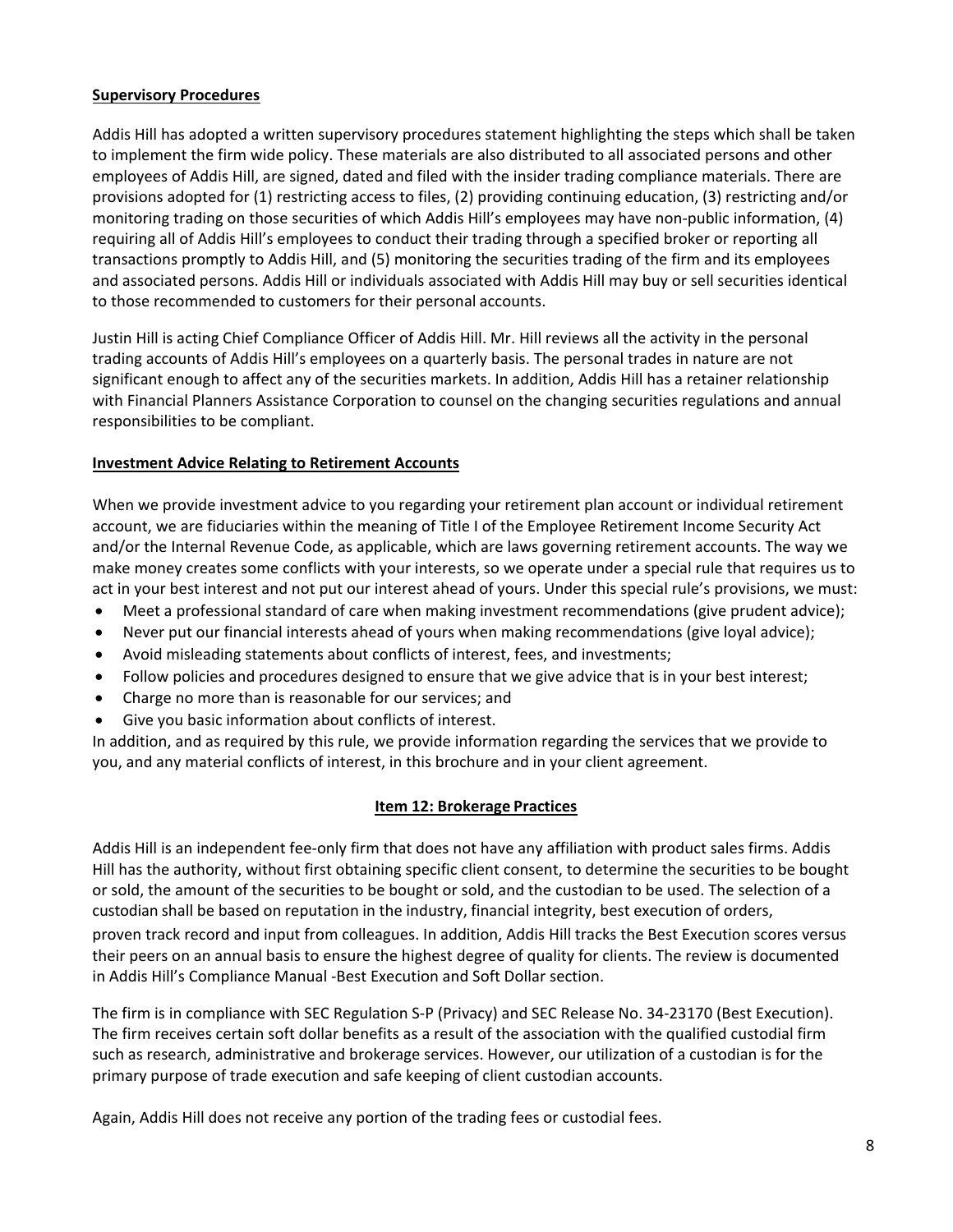## **Block Trading**

Addis Hill has the discretion to block trade orders for two or more clients seeking the identical security to establish an average price for the security being purchased. The trade orders are executed in the same fashion as a single trade but batched together when executed. The allocation of each security purchased in a batch trade must be made in accordance with our allocation procedures specific to each client's portfolio.

## **Item 13: Review of Accounts**

## **Periodic Client Reviews**

Addis Hill offers an annual review to each client. However, the frequency of reviews is decided upon with the advisor and client based on their needs and wants. Addis Hill's periodic reviews with its clients includes a comprehensive look at insurance, estate, tax planning, investment performance, scenario planning, and more. All the client reviews are performed by Kent R. Addis, Jr., with the allocations and assistance of William Mayer, Kelly Bashore, Justin Hill, and the assistance and support of Addis Hill staff.

## **Trigger Reviews**

In addition to annual client reviews, additional reviews are triggered and conducted either by the client or advisor when changes in the market dictate, objectives change, lifestyle changes, or other various important changes are necessary to attend to.

## **Regular Reports**

Addis Hill performance and position reports are provided virtually, on‐line through our client portal. The reports are generated through data we collect through Pershing and believe those channels to be true and accurate. In addition, each client receives a written monthly value and activity report sent directly by Shareholder Service Group, TIAA, or Transamerica, independent of Addis Hill. We suggest comparing the reporting through the on‐line portal to statements provided by Shareholders Service Group to verify accuracy. Clients who have no internet access will be mailed written reports to their address of record. All reports are reviewed by Kent R. Addis, Jr. and / or Justin J. Hill and Addis Hill's staff.

## **Investment Management Review**

The underlying securities within the investment advisory services are reviewed periodically. The reviews are internal in nature for the purpose of ensuring portfolio performance in relation to expectation. In addition, to seeking new opportunities and to maintain a high level of risk management awareness.

## **Item 14: Client Referrals and Other Compensation**

Addis Hill has no client referral or other client based referral compensation relationships. We receive no compensation, nor pay for any referrals to third parties for referring prospective clients to us. Addis Hill does not accept referrals or any form of remuneration from other professionals when a prospect or client is referred to the firm.

## **Item 15: Custody**

Addis Hill does not maintain full custody of client assets. Addis Hill does maintain limited custody of client assets for the sole purpose to withdraw advisory fees directly from client's accounts held by the custodians.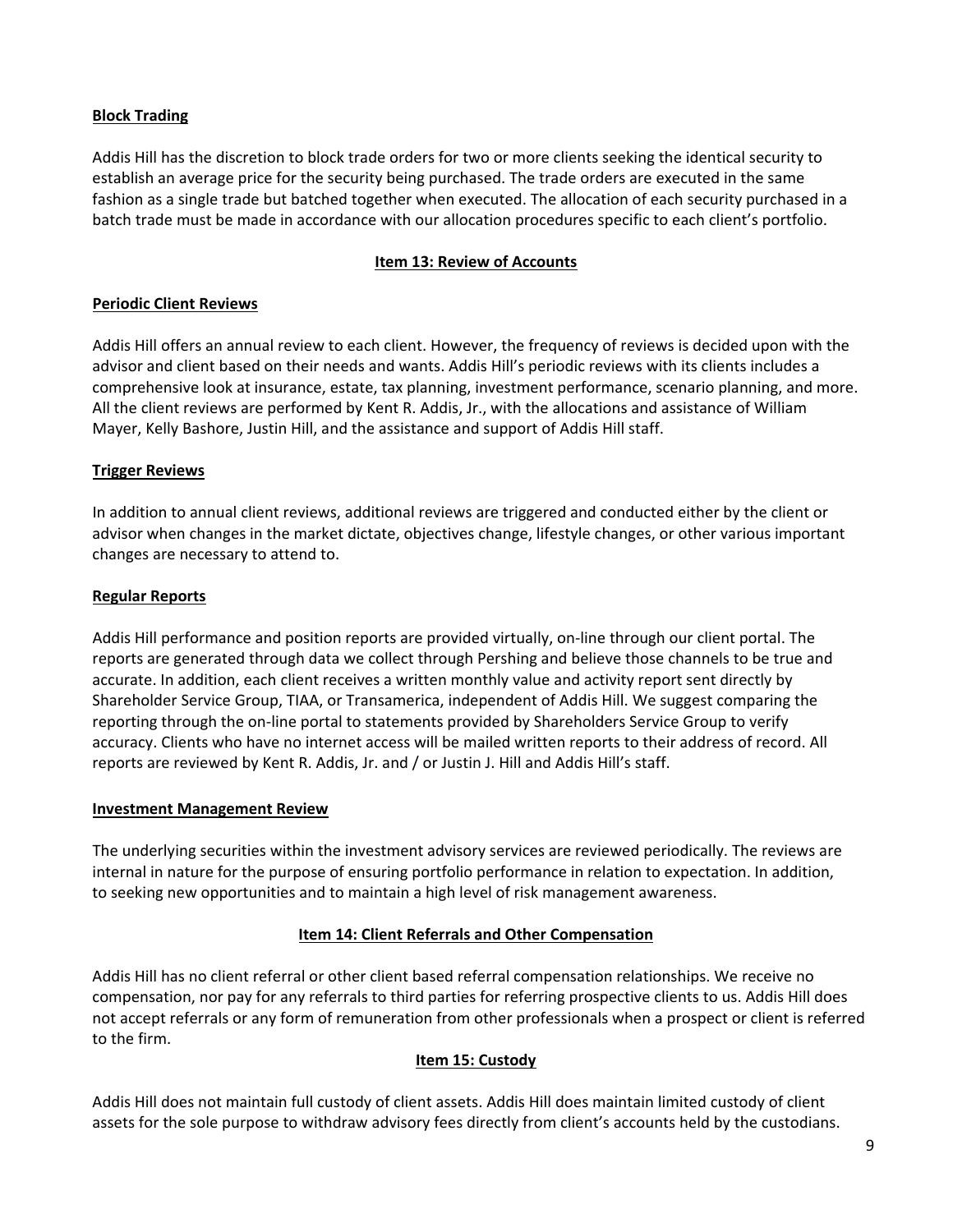All assets are held at qualified custodians, who provide account value and activity statements directly to clients at their address of record at least quarterly and often monthly. We have experience in working with Pershing, TIAA, and Transamerica. Addis Hill does provide periodic performance statements directly to clients and urges clients to compare the account statements they receive from the qualified custodian with those they receive from Addis Hill. Clients are always encouraged to carefully review all financial statements provided directly to them.

## **Item 16: Investment Discretion**

Addis Hill has discretion over client's assets to implement investment trades/transactions in their account in accordance with a limited power of attorney under the framework of Addis Hill's Investment Policy Statement. Addis Hill has the authority to determine, without obtaining specific client consent, the securities bought and sold, and the amount of those buys and sales.

Addis Hill provides all clients with a written and executed Investment Advisory Agreement and Investment Policy Statement. The investment policy statement is a summary of your objectives, constraints, and asset allocation target. It also includes details on the investment strategies, risks, and monitoring procedures used to achieve client objectives.

Shareholders Service Group, Transamerica, and TIAA has full discretionary trading authority to act on behalf of Addis Hill transactions.

## **Item 17: Voting Client Securities**

Addis Hill will not accept or have the authority to exercise proxy power with respect to client's securities. We will not vote any proxy statements on behalf of any client. Clients receive their proxies or other solicitations directly from the account custodians. Addis Hill may assist you in interpreting proxy information, but the voting is the decision of the client.

## **Item 18: Financial Information**

Addis Hill neither custodies client's funds or securities nor collect more than \$1,200 in fees per client six months or more in advance. Addis Hill has never been subject to bankruptcy.

## **Additional Information**

## **Disaster Recovery and Contingency**

Addis Hill has in place policies in order to effectively address and the specific steps which we shall use and employ, in order to recover from disaster or emergency. It addresses alternative offices, equipment, system information back up, and more.

## **Shareholder's Agreement**

Addis Hill has in place a Business Continuity plan in the event of a shareholder's death or disability. The Agreement is funded by both Cross Purchase and Key Man Life insurance policies.

## **Privacy Policy**

The Gramm– Leach – Bliley Act, a federal statute, requires "financial institutions" to explain what their specific policy is with regard to the use of information that has been collected from individuals. Addis Hill was in full